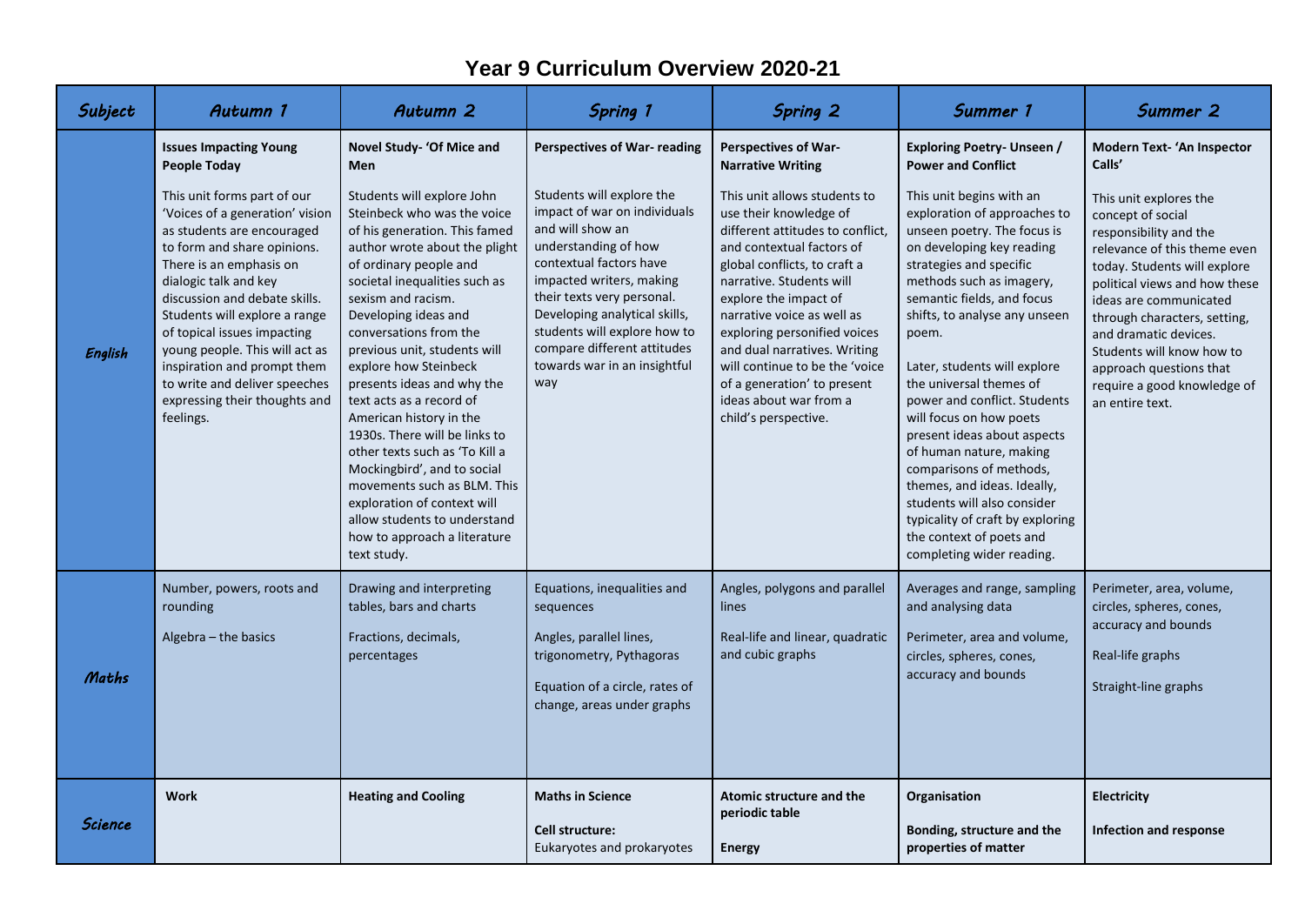|           | Explain how an electric<br>motor raising a weight is<br>doing work.                                                                                             | Investigate how to prevent<br>heat loss by conduction,<br>convection and radiation.                                                                   |                                                                                                                                                  |                                                                                                                                                                                                                             |                                                                                                                                      |                                                                                                                                                                            |
|-----------|-----------------------------------------------------------------------------------------------------------------------------------------------------------------|-------------------------------------------------------------------------------------------------------------------------------------------------------|--------------------------------------------------------------------------------------------------------------------------------------------------|-----------------------------------------------------------------------------------------------------------------------------------------------------------------------------------------------------------------------------|--------------------------------------------------------------------------------------------------------------------------------------|----------------------------------------------------------------------------------------------------------------------------------------------------------------------------|
| History   | War and Conflict Part 1:<br>WW1<br>Causes of WW1<br><b>Trench Warfare</b><br>Life in Britain<br>Impact on Women                                                 | War and Conflict Part 1:<br>WW1<br>General Haig and the Battle<br>of the Somme<br>The Ending of the War<br>The Significance of the First<br>World War | Interwar Years 1918 - 1939<br><b>Russian Revolution 1917</b><br><b>Weimar Germany</b><br>Rise of the Nazis<br>Life in Nazi Germany               | War and Conflict Part 2:<br>WW <sub>2</sub><br>Causes of WW2<br>Appeasement<br><b>Dunkirk</b><br>Battle of Britain and The Blitz<br><b>Invasion of Russia</b><br>Pearl Harbour and the<br>Entrance of the USA in the<br>War | War and Conflict Part 2:<br>WW <sub>2</sub><br>The Holocaust<br>Ending of the War in Europe<br>Ending of the War in the<br>Pacific   | <b>Post-war Britain</b><br>Labour Party Success<br>1950s Affluence<br>Teenage Rebellion and Pop<br><b>Music</b><br><b>Women's Liberation</b><br>Movements<br>1970s Britain |
| Geography | <b>Population &amp; Urbanisation</b><br>Challenges in Southampton<br>Urban landscapes<br>Fieldwork: carry out an<br>investigation of the city of<br>Southampton | <b>Ecosystems</b><br>Link climate and biomes<br>Processes within ecosystems<br>Ecosystem use and<br>management<br>Changes in rural areas              | <b>Weather and Climate</b><br>UK climate<br>Climate zones<br>Weather hazards - Hurricane<br>Sandy, High Pressure<br>Glaciation<br>Climate Change | <b>Energy &amp; Environment</b><br>Global warming<br>Attitudes to climate change<br>Managing climate change in<br>the UK                                                                                                    | <b>World Development</b><br>Global patterns of<br>development<br>Globalisation<br>Causes and effects of uneven<br>development<br>Aid | <b>Global issues</b><br>Students can pick a global<br>issue of their choice and<br>justify the importance of the<br>issue in a global context.                             |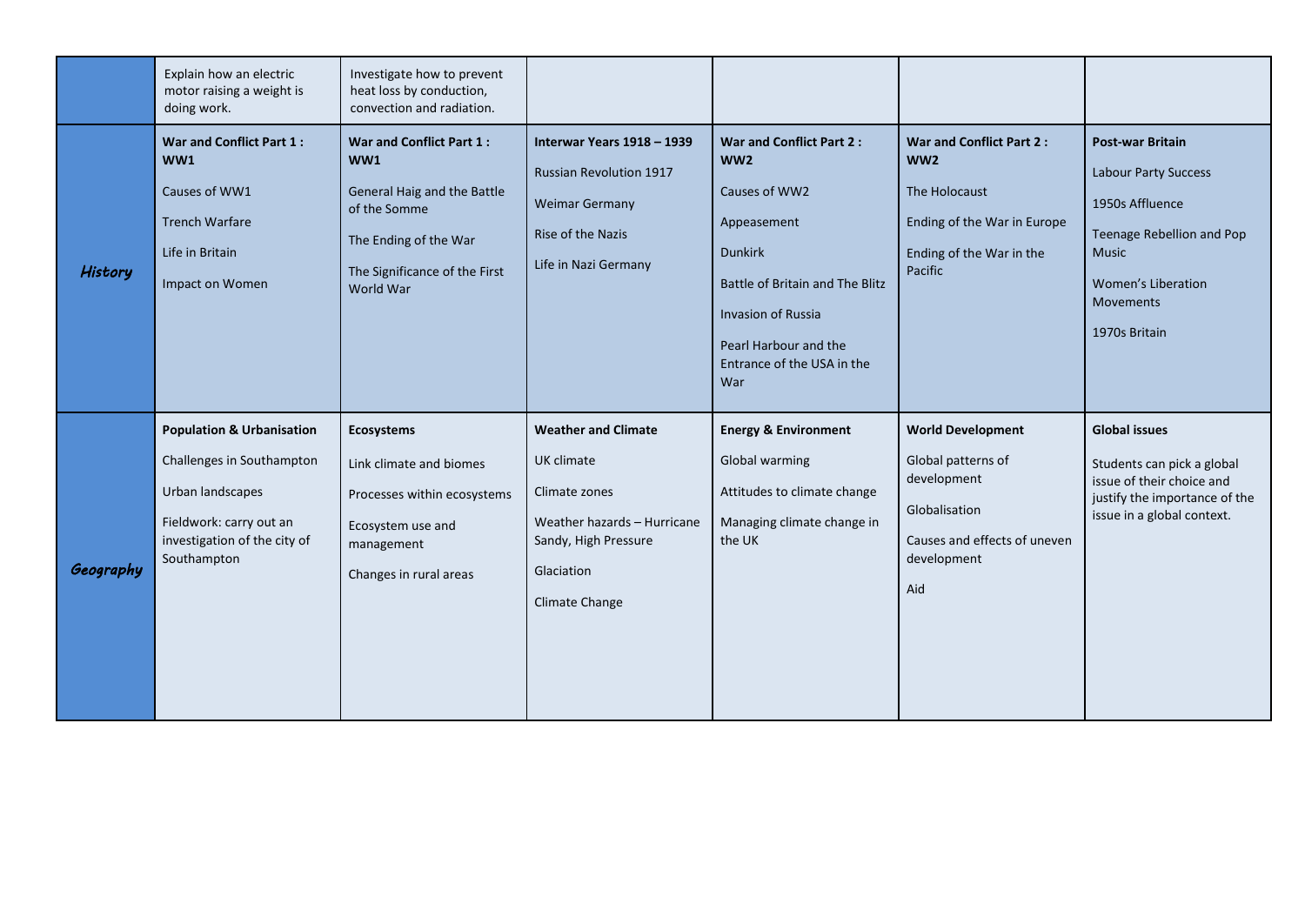| RE                          | <b>Religion and Relationships</b><br>Issues: Sex, marriage,<br>parenting and divorce<br>Concepts: celebration,<br>changing emotions,<br>specialness, family, loyalty,<br>identity, community, love,<br>symbols, sacred, ceremony,<br>covenant, faith, free will | <b>Issues of Life and Death</b><br>Issues: Just War, pacifism,<br>euthanasia, abortion<br>Concepts: peace, justice,<br>compassion, interpretation,<br>suffering, loyalty, belief,<br>identity, good and evil,<br>community, sacrifice,<br>freedom, forgiveness, love,<br>prejudice, sacred, faith,<br>ahimsa, agape, free will<br>Creation - storytelling, belief,<br>imagery, God, myth, life and<br>death<br>Revolution - change,<br>authority, freedom, faith,<br>revolutionary scientists<br>including Darwin | Issues of good and evil<br>Issues: Types of crime, aim of<br>punishment, capital<br>punishment, religious<br>offence, Types of drug,<br>effects of drug abuse,<br>religious teachings<br>Concepts: peace, justice,<br>compassion, authority,<br>suffering, good and evil,<br>community, freedom,<br>purpose, forgiveness, love,<br>hope, prejudice, salvation,<br>sin, atonement, redemption,<br>repentance, reconciliation,<br>karma, sharia, free will, life<br>and death, change, identity,<br>sacred, stewardship, faith |                                                                                                                                                                                                               | <b>Religion and Human Rights</b><br><b>Issues: Universal convention</b><br>on Human Rights, protest,<br>MLK, Gandhi, Amnesty<br>International<br>Concepts: symbol of light,<br>peace, justice, identity,<br>community, freedom,<br>prejudice, stewardship, free<br>will |                                                                                                                                                                          |
|-----------------------------|-----------------------------------------------------------------------------------------------------------------------------------------------------------------------------------------------------------------------------------------------------------------|-------------------------------------------------------------------------------------------------------------------------------------------------------------------------------------------------------------------------------------------------------------------------------------------------------------------------------------------------------------------------------------------------------------------------------------------------------------------------------------------------------------------|------------------------------------------------------------------------------------------------------------------------------------------------------------------------------------------------------------------------------------------------------------------------------------------------------------------------------------------------------------------------------------------------------------------------------------------------------------------------------------------------------------------------------|---------------------------------------------------------------------------------------------------------------------------------------------------------------------------------------------------------------|-------------------------------------------------------------------------------------------------------------------------------------------------------------------------------------------------------------------------------------------------------------------------|--------------------------------------------------------------------------------------------------------------------------------------------------------------------------|
| Character<br>and<br>Culture | <b>Healthy World</b><br>responsible health choices,<br>self-harm, managing anxiety,<br>illegal drug taking, active<br>listening, self-image online,<br>importance of sleep                                                                                      | <b>Relationships in the Wider</b><br>World<br>influences of alcohol and<br>drugs on our behaviour,<br>contraception, STIs, LGBT<br>community, resisting peer<br>pressure                                                                                                                                                                                                                                                                                                                                          | <b>How the Law Protects Us</b><br>recognising and preventing<br>radicalisation, extremist<br>groups and how they<br>operate, FGM, County Line,<br>honour based violence, acid<br>attacks                                                                                                                                                                                                                                                                                                                                     | <b>Careers, Finance and</b><br><b>Opportunities</b><br>employability skills, is<br>university accessible to<br>everyone?, how does going to<br>university develop our LORIC<br>skills, financial exploitation | <b>LORIC and Aspirations</b><br>targets and goals in<br>preparation for KS4, skills and<br>attributes employers look for,<br>career opportunities, college<br>courses, employment<br>pathways                                                                           | <b>Media and its impact</b><br>implications of cyber-bullying,<br>sharing images online, cat<br>fishing, promoting inclusion<br>and challenging<br>discrimination online |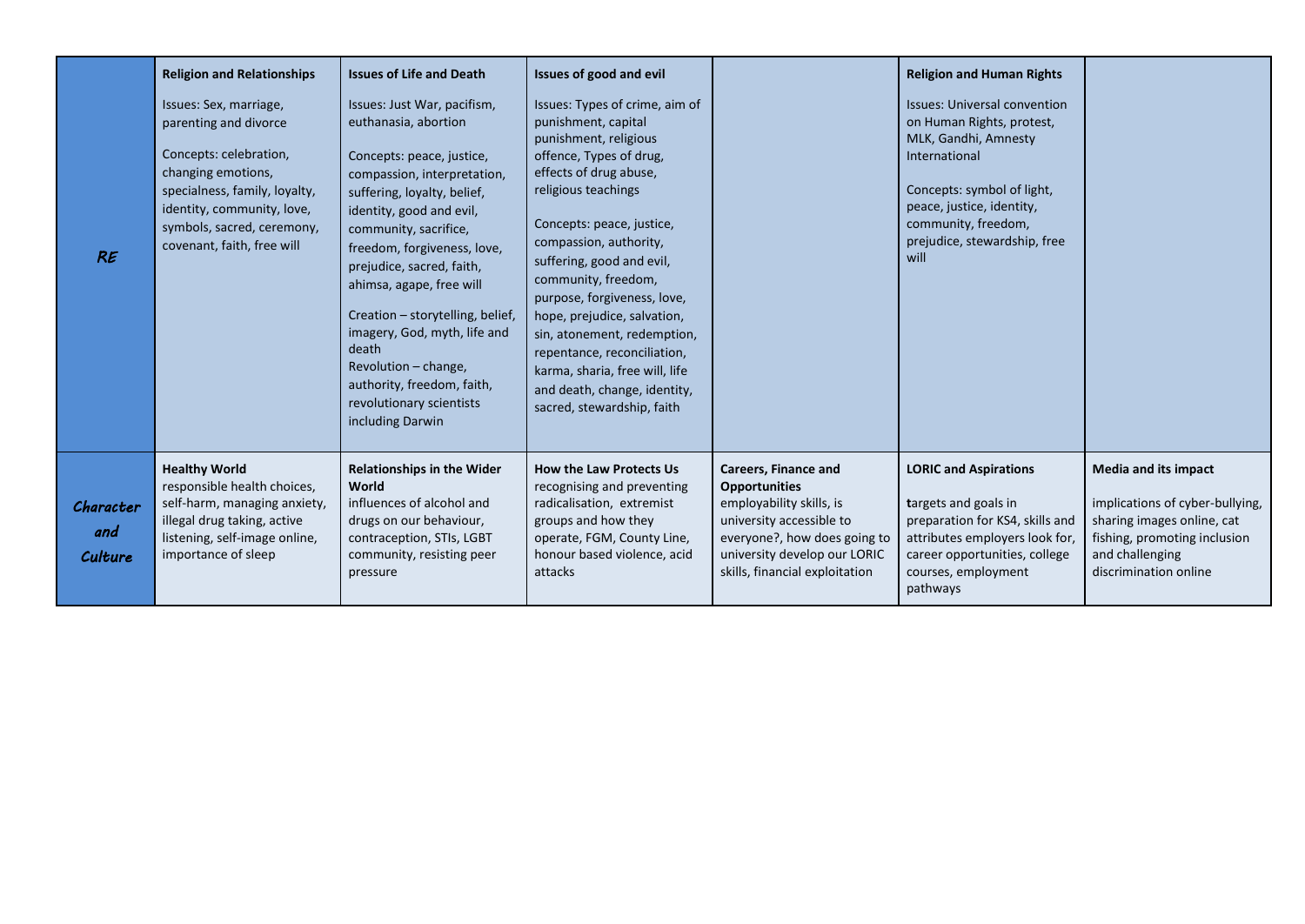| Art                                                            | <b>Portraits and Identity</b><br>Students will explore<br>portraits within historical,<br>social and cultural context.<br>Drawing features - portrait-<br>drawing techniques: learn<br>how to draw the proportions<br>of the face.<br>Explore the work of artists<br>Luke Dixon, Tracy Emin,<br><b>Edvard Munch and other</b><br>contemporary artists. | The Day of the Dead<br>???????                                                                                                                                                   | Pop Art - Exploring Art in the<br>age of consumerism<br>Students will learn to draw<br>from primary and secondary<br>sources and revisit use of<br>tone to create form.<br>They will explore what makes<br>a good still life, symbolism in<br>still life and Pop Art within<br>historical, social and cultural<br>context.<br>Artists: Andy Warhol, Roy<br>Lichenstein, Claes Oldenberg,<br>Patrick Coulfield. |  |  |
|----------------------------------------------------------------|--------------------------------------------------------------------------------------------------------------------------------------------------------------------------------------------------------------------------------------------------------------------------------------------------------------------------------------------------------|----------------------------------------------------------------------------------------------------------------------------------------------------------------------------------|----------------------------------------------------------------------------------------------------------------------------------------------------------------------------------------------------------------------------------------------------------------------------------------------------------------------------------------------------------------------------------------------------------------|--|--|
| Computer<br><b>Science</b><br>$($ on<br>rotation<br>each term) | <b>Understanding Computers</b><br>Students will be taught about<br>the different types of<br>computer hardware and how<br>computers process<br>information (binary)<br>They will explorer some ideas<br>around future developments<br>in Computing                                                                                                     | <b>Coding with Python</b><br>Students will learn and<br>understand key programming<br>concepts such as variables,<br>sequencing, selection and<br>iteration in this coding unit. |                                                                                                                                                                                                                                                                                                                                                                                                                |  |  |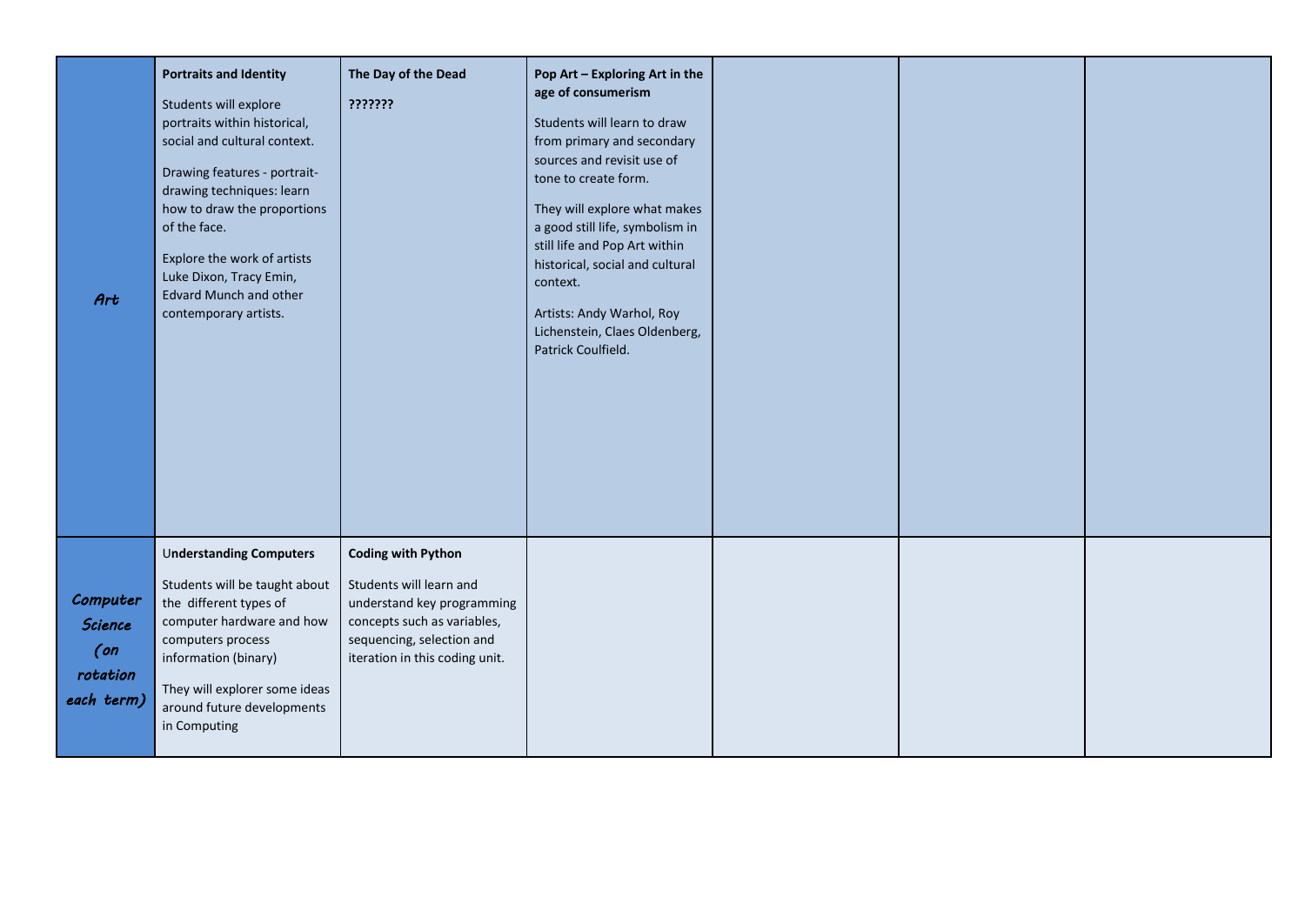| Dance<br>$($ on<br>rotation<br>each term)        | <b>Emancipation of</b><br>Expressionism<br>Students will learn to<br>choreograph movement<br>material using Emancipation<br>of Expressionism as a<br>stimulus.        | <b>Musical Theatre</b><br>'Hairspray'<br>In this unit, students will<br>explore and appreciate the<br>musical theatre style of dance<br>and apply performance skills<br>to a set (teacher taught)<br>routine.<br>They will work in small<br>groups to improve<br>performance skills using the<br>resources of the dance studio<br>(mirror, music, iPad etc) and<br>explore different<br>performance environments<br>used in dance/musical<br>theatre. | Capoeira<br>Dancers will gain knowledge<br>and understanding of the<br>origins and features of<br>Capoeira and will be taught<br>the basics of Capoeira, a<br>martial art form of Dance.<br>They will demonstrate an<br>understanding of spatial<br>awareness, including both<br>personal and group space, as<br>well as developing<br>coordination, control,<br>balance, precision and<br>accuracy.<br>Students will choreograph<br>using the Capoeira<br>movement vocabulary and<br>own ideas. |  |  |
|--------------------------------------------------|-----------------------------------------------------------------------------------------------------------------------------------------------------------------------|-------------------------------------------------------------------------------------------------------------------------------------------------------------------------------------------------------------------------------------------------------------------------------------------------------------------------------------------------------------------------------------------------------------------------------------------------------|--------------------------------------------------------------------------------------------------------------------------------------------------------------------------------------------------------------------------------------------------------------------------------------------------------------------------------------------------------------------------------------------------------------------------------------------------------------------------------------------------|--|--|
| <b>Drama</b><br>$($ on<br>rotation<br>each term) | <b>Dramatic Tension</b><br>Students will explore how<br>tension in drama can be<br>created through character<br>and circumstance, timing,<br>voice, pace and lighting | <b>Brecht</b><br>Students will learn to define<br>and demonstrate a range of<br>non-naturalistic techniques<br>whilst developing an<br>understanding of the<br>influence of the director<br>'Brecht' - on modern theatre.<br>Students will explore non-<br>naturalistic techniques used<br>in the play 'Bouncers by John<br>Godber.                                                                                                                   | <b>Devising</b><br>In this final unit, students will<br>explore ideas related to the<br>theme 'Visions of the Future'<br>to create an extended<br>improvisation.                                                                                                                                                                                                                                                                                                                                 |  |  |
| Design &<br>Technology<br>$($ on                 | <b>Tea-Light</b><br>Design Movements /Iconic<br>Designs                                                                                                               | <b>Child's Toy</b><br>2D/3D Drawing<br>Identifying a client need                                                                                                                                                                                                                                                                                                                                                                                      |                                                                                                                                                                                                                                                                                                                                                                                                                                                                                                  |  |  |